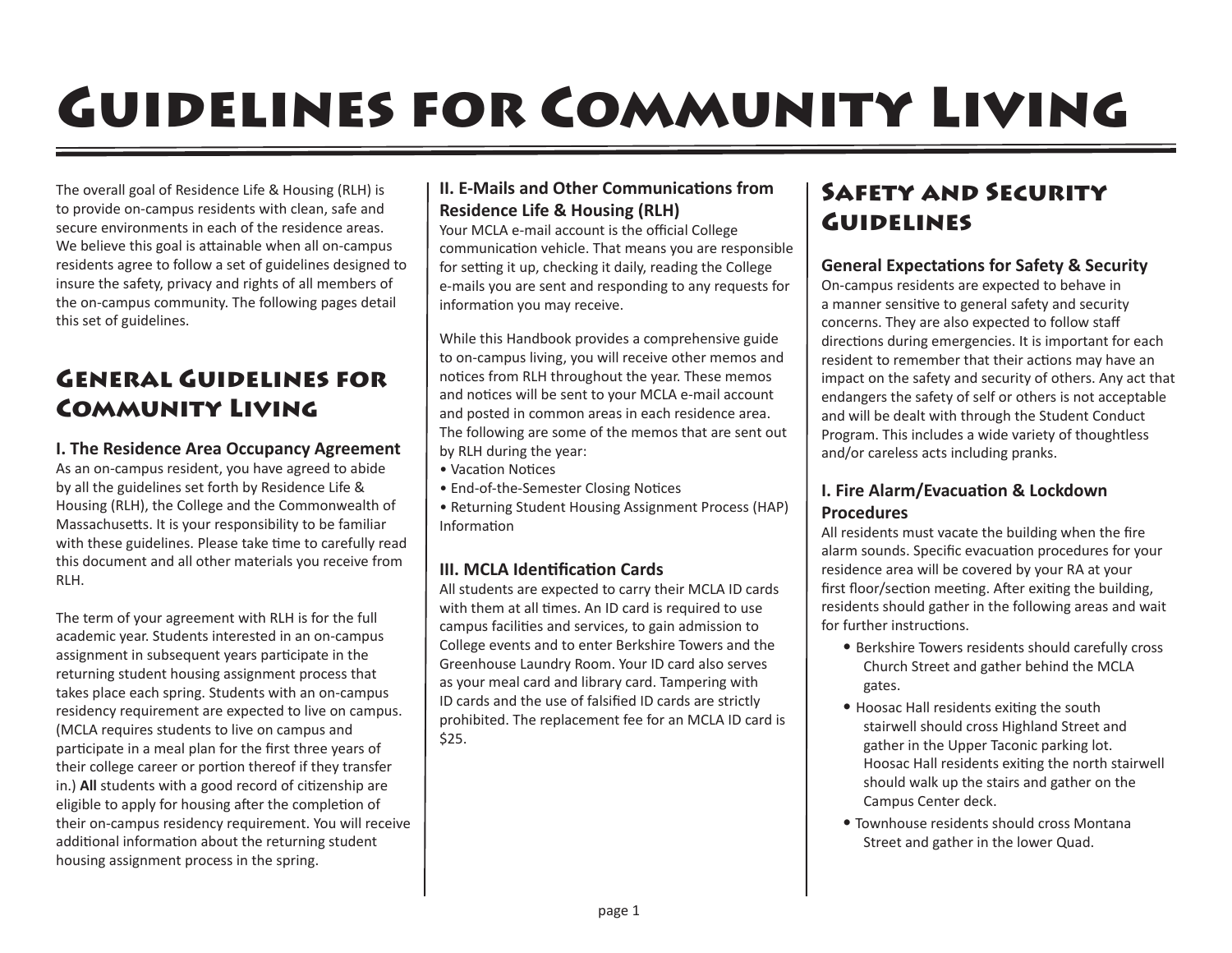Any person who willfully sets a fire, sounds a fire alarm falsely, tampers with fire equipment without cause of fire or other emergency, sets off a fire alarm by carelessness or tries to prevent the normal functioning of the fire alarm system will be referred to the Student Conduct Program.

In case of a fire alarm, be sure you.....

- Dress appropriately for the weather, including shoes and jacket.
- Wear your mask.
- Feel door handles. If hot, do not open the door. Open the window and call for help.
- Keep low to the floor to escape smoke. Use a cloth or towel to cover your mouth.
- Do not use the elevator. Use the nearest exit or emergency stairwell.
- Never prop open fire doors. Their purpose is to hold back fire and smoke.

In case of a residence area lockdown....

• Remain in your room away from windows with your door locked and wait for further instruction from the residence area staff and Public Safety officers.

# **II. Fire and Other Safety Equipment**

Each of the residence areas is equipped with a variety of safety equipment. This equipment includes fire extinguishers, smoke detectors, exit signs, emergency lights and sprinkler systems.

The fire alarm system in each residence area consists of "state of the art" equipment. It provides excellent fire detection and is **VERY** sensitive. Take time to learn about the fire alarm system in your residence area, particularly where the equipment is located. Do not hang anything from fire safety equipment or cover it in any way (e.g. plastic bags and hats).

Needless false fire alarms occur when residents fail to be careful around smoke and heat detectors. Be sure to avoid spraying aerosols, using cleaning agents and creating steam in the vicinity of this equipment.

# **III. Bomb Threats**

Making bomb threats or other types of false emergency calls is a serious offense which will result in referral to the Student Conduct Program. Anyone receiving or hearing such a threat should report it immediately to a RLH staff member and/or MCLA Public Safety.

# **IV. Elevator Safety**

Both Berkshire Towers and Hoosac Hall have elevators. Residents in these buildings are cautioned to observe the following elevator safety guidelines:

- Should the elevator become impaired during operation, press the alarm button and remain inside the elevator until help arrives.
- Trained elevator and fire department personnel are the only individuals authorized to remove occupants trapped inside an elevator.
- Do not ring the elevator alarm needlessly.

To avoid the inconvenience of unnecessary elevator breakdowns:

- Do not overcrowd the elevator.
- Do not force the door if it will not open or close on its own.
- Do not tamper with the cab or elevator buttons.
- Always use the "Door Open" button to open the door, not your hand, foot, body or belongings.

# **V. Window Safety**

Screens keep things like flies out of the living areas and keep other things like bodies and objects in. The screens provided for your room/apartment should be left in place at all times. For everyone's safety please do not remove window screens, sit on window sills, lean out of windows or drop items from windows. Air conditioners are not allowed in the residence areas.

# **VI. Candles, Grills and Other Open Flames**

Candles of any kind (whether the wick is burnt or not), wax melters, incense and open flame lamps and lanterns are not permitted in the residence areas. Charcoal grills may only be used in patio areas away from the outside stairwells and steps in the

Townhouses. At no time, should a charcoal grill be used in an area that blocks a walkway or means of egress. After use, charcoal grills must be stored out-of-sight under the Townhouse exterior steps. Grilling supplies like charcoal and lighter fluid must be stored inside the Townhouse. Gas grills are not allowed in any location. Charcoal briquet waste must be disposed of properly (not placed in the landscaping beds or on walkways).

# **VII. Rooftops, Fire Escapes and Other Restricted Areas**

Residents may not enter upon, cross or use rooftops. Exit doors with alarms may not be used unless a fire alarm has been activated. Elevator, mechanical, storage or maintenance rooms, stairwells leading to rooftops, unoccupied resident rooms and unoccupied floors are also restricted from unauthorized access.

# **VIII. Townhouse Balconies & Stairwells**

For everyone's safety, the following activities are prohibited on Townhouse balconies:

- Throwing off objects or trash
- Suspending or hanging objects
- Storing trash and boxes
- Group gatherings
- Using College furniture\*
- Using gas or charcoal grills.
- Chaining bicycles to egress railings

Each Townhouse must provide its own snow shovel. Townhouse residents are collectively expected to assist with the removal of snow from their exterior stairwells and landings.

\*Townhouse Residents: Please note that College furniture of any kind is not allowed on balconies or other outside areas. If you would like to sit out on your balcony, please use your own folding chair(s) and make sure you do not block egress in and out of the apartment.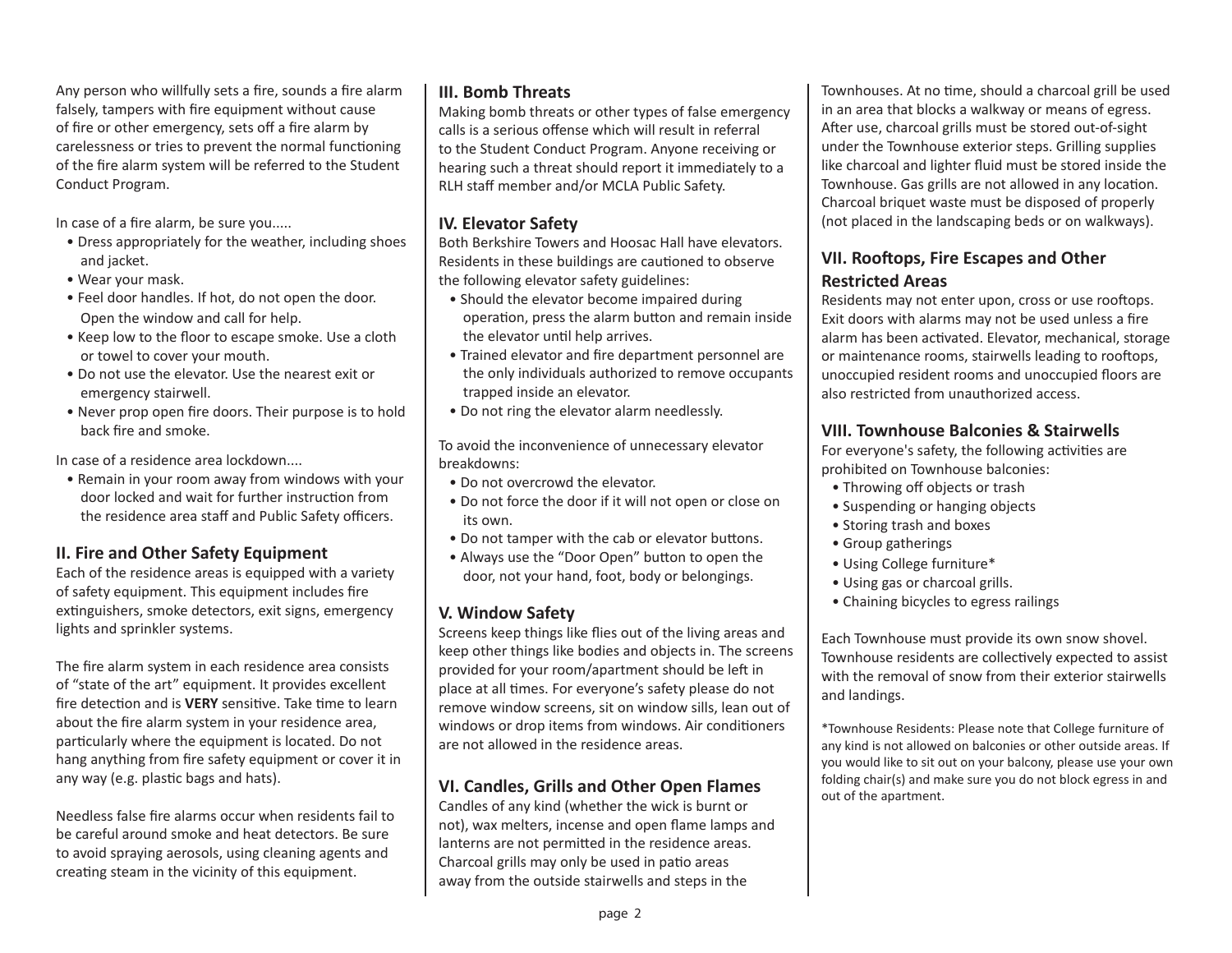# **IX. Electrical Appliances/Power Strips**

U.L.-approved coffee makers, Keurigs, hot pots, blenders and air popcorn poppers with a safety "shut off" mechanism may be used in the residence areas for the purpose for which they were designed. Rooms in Berkshire Towers and Hoosac Hall are equipped with a combination microwave and refrigerator called a MicroFridge. Stand alone microwaves are not allowed in Berkshire Towers and Hoosac Hall. Other U.L.-approved cooking appliances (including stand-alone microwaves) may only be used in Townhouse apartment kitchens.

Blenders, lamps, clocks, electric razors, curling irons, hair dryers and electric blankets may be used by residents. No other appliances, including space heaters and air conditioners, may be used. Irons (with an automatic shut-off) may be used in designated areas only. These areas include lounges in Berkshire Towers and Hoosac Hall and the living room in each Townhouse. For safety purposes, please refrain from ironing in individual rooms.

Extension cords are not allowed. Neither are outlet expanders. Residents must use U.L.-approved power strips with surge protectors. Power strips cannot exceed 10 feet and 15 amps. Please do not plug power strips into each other and do not run cords across walkways or under rugs in your room.

#### **X. Internet, Phone and Streaming Services**

All three residence areas have WiFi. Each bedroom is also equipped with a hard-wired computer port for each student. The exact hardware and software requirements to access this service are available in the Tech Help section of the MCLA website.

Each room on campus is equipped with local phone service. You can access this service with a special phone that the Help Desk in Murdock Hall can provide upon request. Each student has a personal voicemail box. Whether or not you connect a phone in your room, you will receive your voicemail in your College e-mail inbox.

All resident students have access to SpectrumU (a live TV and DVR service) that includes an enhanced sports package, music channels and HBO. You can access this service on your laptop, tablet and smartphone. You can also access this service on a TV. Resident students can use SpectrumU anywhere on campus when they are connected to the MCLA network (BlazerNet).

#### **XI. Weapons & Fireworks**

The possession of firearms and fireworks of any nature or description (any device of an explosive nature, hunting knives, bows, arrows, cross bows, slingshots, metal darts or any other instrument that could be considered a weapon) is prohibited in or around the residence areas and the MCLA campus-at-large (including parking lots). Please see the MCLA Student Handbook for the full College weapons policy.

# **XII. Keys, Locks and Card Access**

Your key(s) and MCLA ID card assure your safety, the safety of your possessions and the safety of your fellow residents. Carry your key(s) and MCLA ID at all times and always lock your door when you leave your room and/or apartment.

Residents cannot add locks to doors or tamper with their MCLA ID. Do not punch a hole in your MCLA ID, as it will destroy the card access function. Keys may only be duplicated by authorized College personnel. MCLA IDs can only be produced by the MCLA Public Safety department. Possession and/or use of keys or MCLA IDs issued to others is strictly forbidden.

It is your responsibility to carry your keys with you at all times and to request replacements if you lose them. If you are locked out of your room, you may need to wait until the appropriate staff is available to let you back in. Between 12:00 midnight and 9:00 am, lockouts are limited to once an hour on the hour.

Students who require a lockout or fail to carry their MCLA ID on multiple occasions will be referred to the Student Conduct Program.

#### **XIII. Illegal Room and Apartment Entry**

Entering any room or apartment in the residence areas for which you are not issued keys constitutes illegal entry and trespassing and is strictly prohibited. This includes entering the room of another resident student without permission, being in a student room when none of the assigned residents are present, and being on unoccupied floors or suites in the residence areas.

# **XIV. Building Security**

Locked main entrance doors and emergency alarms constitute two major components of the building security system in Berkshire Towers and Hoosac Hall. Please do not prop these doors open or allow people you do not know to enter behind you.

The main entrance doors to Berkshire Towers are locked 24 hours a day. Please carry your room key and MCLA ID card with you at all times to assure your entry into the building. Residents who cannot produce their room key and MCLA ID card at the front desk will be denied entry.

In the Flagg Townhouse Apartment Complex, each resident is ultimately responsible for the security of their apartment. This can best be accomplished by making sure apartment doors are locked at all times (whether someone is in the apartment or not); carrying apartment and room keys at all times; not storing keys on stairwell light fixtures or in other areas outside the Townhouses and not allowing in uninvited guests. Each apartment has a door viewer. For your safety, use it to see who is there before opening the door.

Courtesy phones are located in each residence area. They can be used by guests to contact residents and for general emergency purposes. Campus extensions and local numbers can be dialed from these phones. In the Towers and Hoosac Hall, the phones are located inside the first set of entrance doors. In the Townhouses, the phone is located inside the Greenhouse vestibule (next to T92).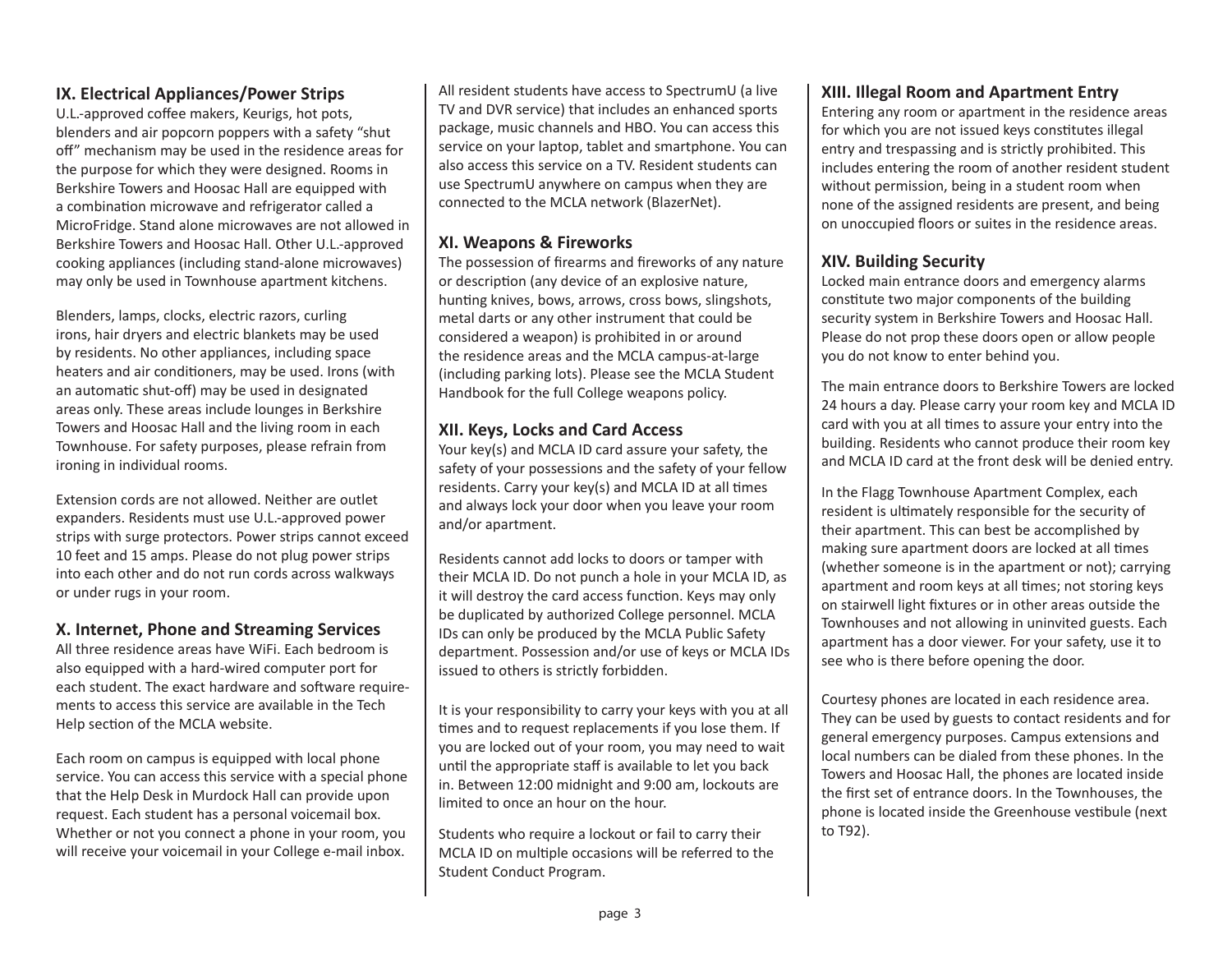It is a proven fact that the majority of personal safety and damage-related incidents are instigated by nonresidents who have been left to wander through the residence areas on their own. Please take seriously your role in maintaining building security. Letting a "stranger" in the door just "to be nice" can end up costing you and the other members of your residence area community both personally and financially.

# **XV. Guests**

During this academic year, guests (commuters, nonstudents and family members) are not allowed in any residence area. Students may only have guests who live in Berkshire Towers and the Flagg Townhouses. All guests must be escorted.

# **XVI. Pets and the ESA Approval Process**

Students may have fish in bowls or small tanks with prior permission of roommates and proper care of the fish. No other pets are permitted within the residence areas. Note: Please do not bring fish to campus unless you devise a plan for how you will care for them during school recesses and breaks.

Emotional Support Animals (ESAs) are not the same as pets. An ESA is an animal that provides emotional support and alleviates one or more identified symptoms or effects of a person's disability. An ESA is also not the same as a service animal and is subject to a number of restrictions if a student is approved to have one.

The ESA approval process falls under the umbrella of the On-Campus Housing Accommodations process. The Housing Accommodations process is managed by Disability Resources which is part of the Center for Student Success and Engagement. You can read more about the Housing Accommodation process on the Disability Resources Office web page.

Note: ESAs are not allowed to take up residence on campus until RLH receives official approval from Disability Resources and the student completes the RLH portion of the approval process which includes a

meeting, forms and notification of the residents who live in the surrounding area.

# **XVII. Solicitation, Posting Policy & Private Enterprise**

The residence areas are strictly for the private use of residents. Soliciting of any type is not permitted. Exceptions to this rule for on-campus groups may be granted by the Director of RLH.

Individuals and groups wishing to advertise events or services of interest to on-campus residents should contact Residence Life & Housing (RLH) for permission. The Director of RLH reserves the right to refuse permission to advertise events or services that promote the use of alcohol or are insensitive to members of the campus community. If permission is granted, advertisements will be posted and/or distributed by RLH staff members. Individuals or groups may not enter a residence area to post advertisements on their own. Any unapproved posting materials will be removed and discarded.

Students may not run private businesses of any kind from within their rooms or any other location within the residence areas.

# **XVIII. Room Occupancy Limits**

Building fire code requires that we set a limit on the number of individuals occupying a room or apartment at any given time. Occupancy of student rooms or apartments is restricted to no more than two guests per each assigned resident present. This means three per room in singles and premium singles, 6 per room in fully-occupied doubles and 9 - 18 in the apartments (depending on the number of residents actually assigned to the apartment).

# **XIX. Safeguarding Valuables and Other Personal Property**

Lock your room door at all times. Do not leave cash, jewelry or other valuable items out in the open. To guard against theft, record the serial numbers of your personal property and mark all items such as TVs, computers, cameras, etc. with your name and ID number. (Engravers are available at Public Safety as part of the "Operation ID" program.) In the event you are the victim of theft, notify a RLH staff member and Public Safety immediately.

The College is **not** liable for loss of or damage to personal property by fire, theft or any other cause including the failure or interruption of utilities, such as heating, water and electricity. Residents may wish to purchase renter's insurance and/or check whether they are covered by their parents' insurance policies while residing at college.

#### **XX. Resident Privacy**

Residence Life & Housing (RLH) will provide notification prior to entering resident rooms for routine inspections such as vacation closings and health & safety inspections. Authorized College personnel may, however, enter a resident's room without notice for maintenance and housekeeping purposes, fire and safety concerns, emergency purposes and if there is reasonable cause to believe a violation of College rules or regulations is taking place.

The College also reserves the right to inspect items brought into the residence area (e.g. paper bags, backpacks, gym bags, boxes), College-owned MicroFridges and refrigerators and student-owned minifridges if there is reason to believe that a violation of College rules or regulations is taking place.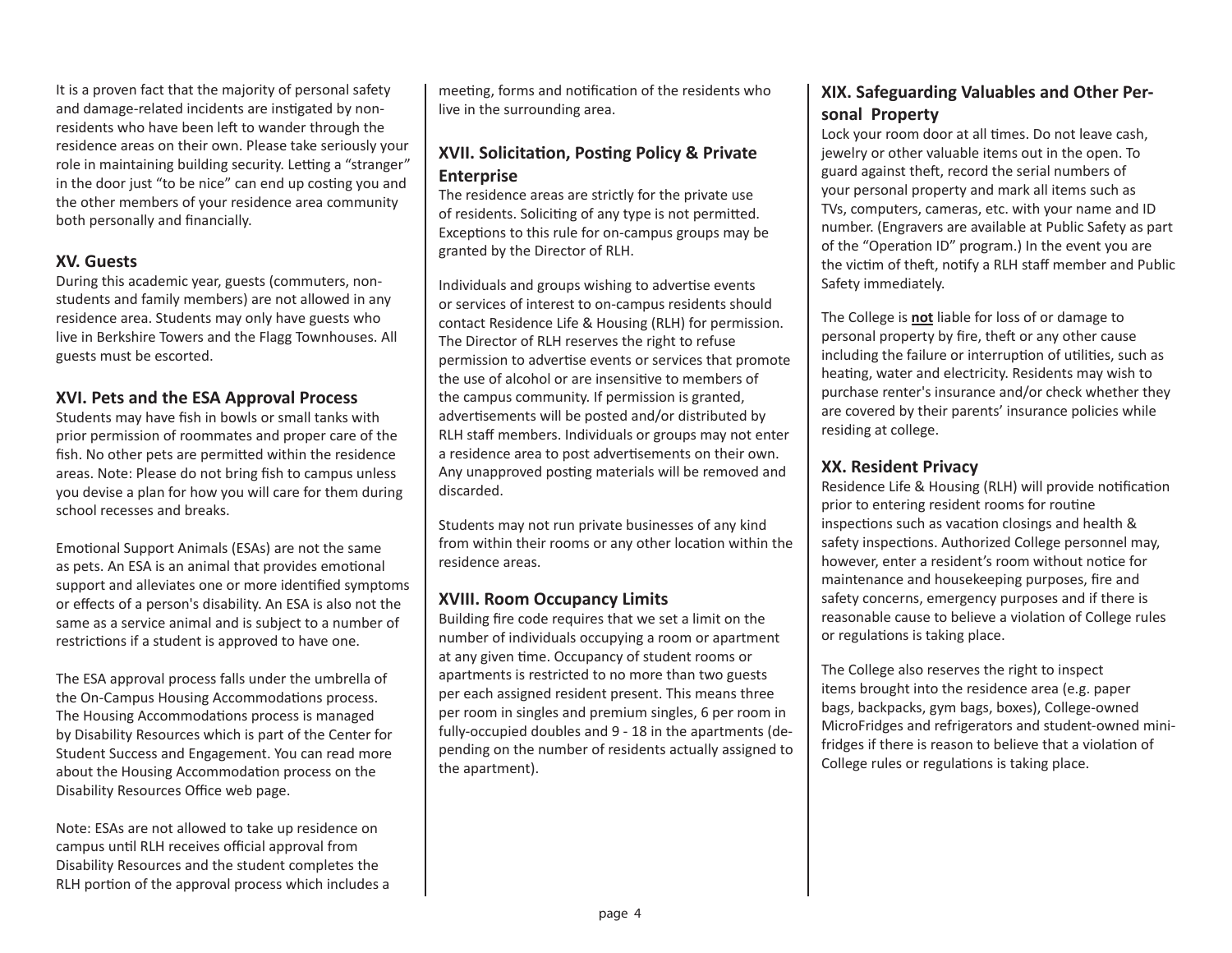# Guidelines to Ensure the Care of Facilities

#### **General Expectations for the Care of Facilities**

Each resident is responsible for the proper care of their room. Residents jointly share responsibility for the condition of common areas. When you move in, you will receive a Bedroom Condition Sheet (BCS). Please use this form to note any damages you find during the inspection of your room and return this form directly to the Front Desk if you live in Berkshire Towers and to the RLH office in Townhouse #89 if you live in the Townhouses. Bedroom Condition Sheets must be returned no later than five days after you check in. Residence Life & Housing (RLH) staff will inspect the common area of your floor or apartment prior to your arrival. Residents are expected to report any maintenance concerns on-line via the School Dude maintenance requisition system. You can access School Dude on the MCLA Portal under Student Life and on the RLH web page.

# **Residence Life & Housing (RLH) Operations: How You Can Help...**

RLH operations consist of all the systems and staff that work together to keep the residence areas organized and in good condition. RHL operations include room assignments, housekeeping and maintenance services, refurbishing and renovations, damage billing, fire and safety protection, laundry and vending services, purchasing and clerical support. Our major goal is to work closely with other departments on campus to make the residence areas as safe and comfortable as possible.

If it sounds like a big job to you, you can rest assured that it is. And the most important person helping us to do the best job we can is **YOU**! As the "consumer" of our services, we rely on you to provide the feedback

and information essential to keeping each and every operational system running. Please keep that in mind and pass on any concerns or problems you have about any of the operational areas.

Some of the many ways you can help include:

- Reporting maintenance concerns in your room/ apartment on-line (before 2:00 pm, if possible).
- Reporting broken laundry or vending machines to the Front Desk or RLH office
- Taking responsibility for reporting individuals who cause damage on your floor or in your apartment
- Using the appeal system if you feel you have been wrongfully billed for damages
- Reporting the loss of MCLA IDs and keys promptly, so they can be replaced promptly
- Doing your fair share to keep your living area clean (e.g. picking up after yourself), so the cleaning staff can spend their time completing their assigned work
- Carefully reading this document and other memos distributed by RLH
- And, most importantly, asking questions if you have them!

#### **I. Damage and Vandalism**

Bedroom Condition Sheets, Common Area Inspection Sheets and routine inspections are used to determine wear and tear, damage and vandalism. Depending on the circumstances involved, damages may be charged to individuals, suites, floors, apartments or the entire residence area. Damages that cannot be attributed to a specific individual(s) may be prorated amongst the residents of the entire community or portion thereof.

After the conclusion of the academic year, residents will be billed for damages in their rooms and associated common areas. Individual damages in excess of \$5.00 that occur during the year will be billed to the resident(s) as the work is completed. Specific information regarding payment and the appeal process is included with each bill.

The College recognizes that some damages are the result of accidents, while others are the result of intentional vandalism. Unfortunately, regardless of how the damage occurs, restitution must be made by the individual or individuals responsible. Residents found to be responsible for intentional vandalism will be referred to the Student Conduct Program.

#### *Damage Billing Price List*

The following is a list of some typical damages and their approximate repair costs. These prices are an estimate of the cost of labor, materials and administrative overhead and are subject to change.

Cleaning & Repair Charges: \$25 minimum per hour or portion thereof plus materials Reassemble Furniture: \$25 minimum per hour or portion thereof plus materials Relocate Furniture: \$25 minimum per hour or portion thereof plus materials Improper Check-in/out Charge: \$50 Illegal Room Change Charge: \$50 Lock Change (bedroom door): \$75 Lock Change (apartment door): \$100 Replace Broken or Bent Key: \$25 Trash Removal or Extra Cleaning Fee: \$25 minimum per hour or portion thereof plus materials City of North Adams Fire Alarm Fee: \$100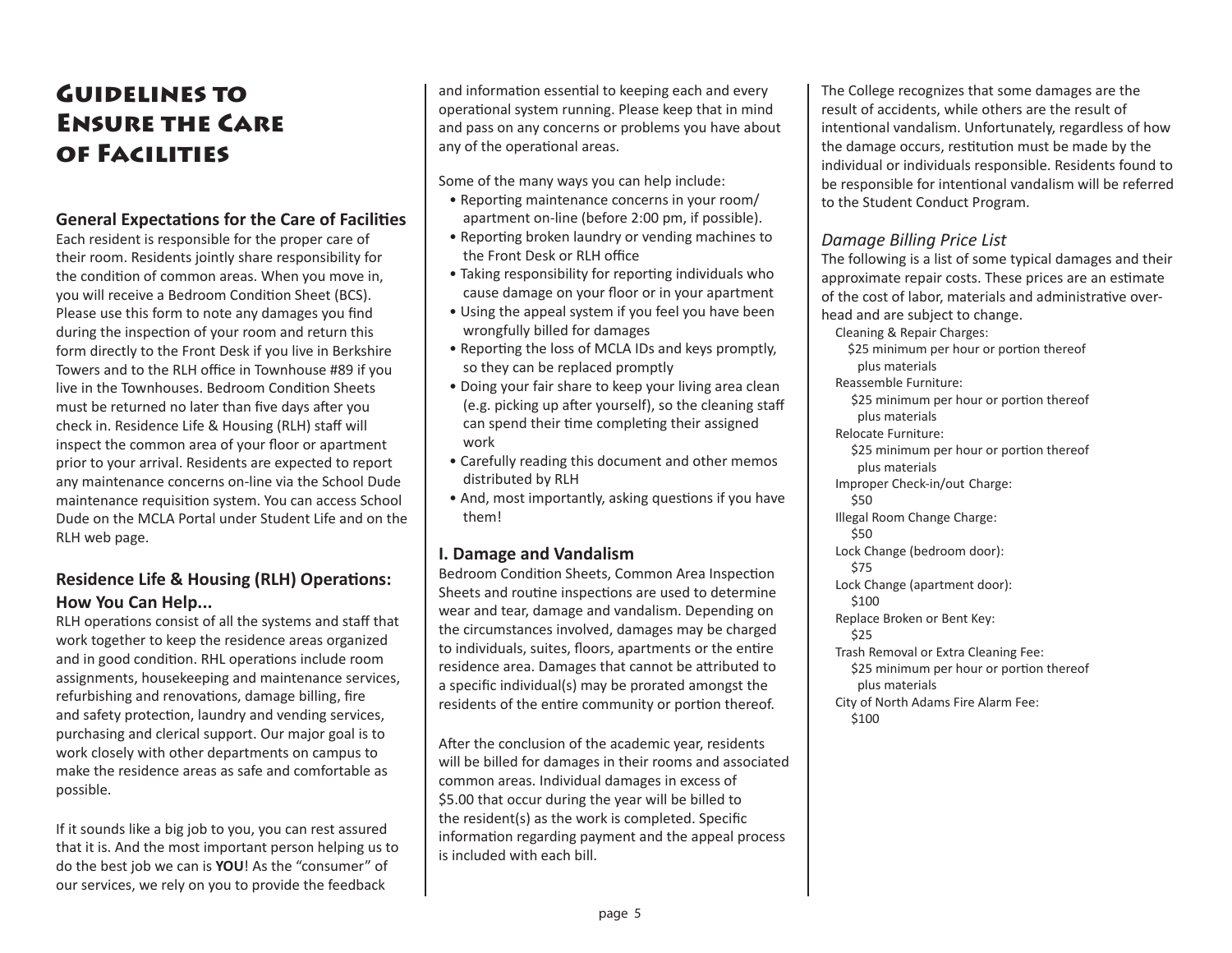#### **II. Cleanliness**

Residents are responsible for keeping their rooms clean and free from clutter. It is the shared responsibility of all the residents of a floor or apartment to keep their common areas clean. A staff of Maintainers work within the residence areas. The Maintainers are responsible for cleaning certain portions of each residence area on a regular basis. In Berkshire Towers, they clean the main floor, bathrooms, hallways and stairwells. Residents in Berkshire Towers are expected to keep their own lounges clean. In the Townhouses, residents are responsible for keeping their apartments and exterior stairwells clean, while the Maintainer staff clean the laundry rooms and attend to the grounds.

It is important to keep in mind that the Maintainer staff is responsible for routine cleaning. If any indoor area is found to require extra cleaning due to student actions, the RA will be informed and the floor/apartment will (in most cases) have until the end of working day to rectify the situation. If the problem still remains at the end of the day, a Maintainer will be hired to do the cleaning on overtime and the cost will be billed to the residents responsible.

Outdoor areas, including Townhouse exterior stairwells, found to require extra cleaning or trash removal will be cleaned immediately by the Maintainer staff. The Maintainer staff will identify which apartment or apartments are responsible for the cleanliness issue and the individuals involved will be billed.

#### **III. Mandatory Recycling**

Residence Life & Housing (RLH), in cooperation with the City of North Adams, has a mandatory recycling program. All on-campus residents are expected to participate in this program. We are fortunate to have single-stream recycling on campus, so there is no need to sort recyclables by type - paper, cardboard, glass, plastic and cans can all be deposited in the same recycling containers.

In Berkshire Towers, recycling containers are located in each floor elevator lobby and a Recycling Center is located near the lobby level elevator in each Tower. In the Townhouses, recycling containers are located next to the Bowman Hall dumpster and the dumpster located next to T77.

Trash and non-recyclable items should be disposed of in the suite lounge trash receptacles in Berkshire Towers and next to the dumpsters in the Townhouses (located behind Bowman Hall & next to T77).

#### **IV. Playing Sports in the Residence Areas**

Participation in sports on patios and within the residence facilities is strictly forbidden. Physical sports (e.g. soccer, hockey, wrestling, football, running, hackey sack, ball bouncing) when played in a closed environment, are disruptive and dangerous. In addition to the activities mentioned above, using metal darts in the residence areas is prohibited.

Playing sports is also prohibited in and around the stairwells and walkways of the Townhouse Complex. Sports such as volleyball, whiffle ball, hackey sack, corn hole, ladder ball, Kan Jam and frisbee are allowed in the area between C & D blocks (parallel to the apartments) and the grassy lot behind F Block (T65 - 76). Please remember that these activities are restricted to daylight hours.

# **V. Decorating Rooms and Apartments**

As you make your decorating plans, please adhere to the following guidelines which are designed to assure that no permanent damage is done to the room or its furnishings and that fire safety standards are upheld.

- duct tape, scotch tape, double stick tape, nails, command strip-type products and putty should **not** be used to hang pictures and belongings
- no items should be adhered to wooden furniture surfaces in any way, at any time
- hooks should not be driven into ceilings or walls
- room and common area painting is only permitted with prior written approval from RPS
- alcohol and drug-related items such as containers, signs and lights should not be displayed in the windows of resident rooms or common areas regardless of the age of the residents
- window glass painting is not permitted
- using chalk on brick walls or other surfaces is prohibited in the residence areas (both indoor and outdoor)
- hanging items of any type (tapestries, posters, shelves, etc.) on brick walls or ceilings is prohibited
- due to fire safety codes, non-college issued upholstered furniture is not allowed in any residence area
- due to fire safety concerns, tapestries, posters, wall hangings and other billowy items larger than 3'x5' are prohibited from walls and no more than 50% of any wall should be covered with flammable items
- additional furniture or any kind and additional minifridges will not be allowed in the residence areas during the 2020-2021 academic year.

As you plan your decor, it is imperative to stay mindful of fire and health & safety issues. If you have any questions, please refer to the publication *From Dorm Room to Your Home Away From Home* which is located on the Campus Housing web page**.**

# **VI. Use of Lounges**

Each residence area has student lounges. Main floor lounges are for the use of all resident students. Floor and suite lounges are for the use of the residents assigned to that area. Lounges are not to be used for cooking, sleeping or any form of disruptive behavior.

#### **VII. Lounge and Bedroom Furniture**

Each lounge, bedroom and common area is assigned specific furniture. It is important that this furniture remain in its proper location for both practical reasons and inventory control. Residents will be billed for the replacement of missing furniture, the reassembly of disassembled furniture and the relocation of furniture that is found in unassigned areas.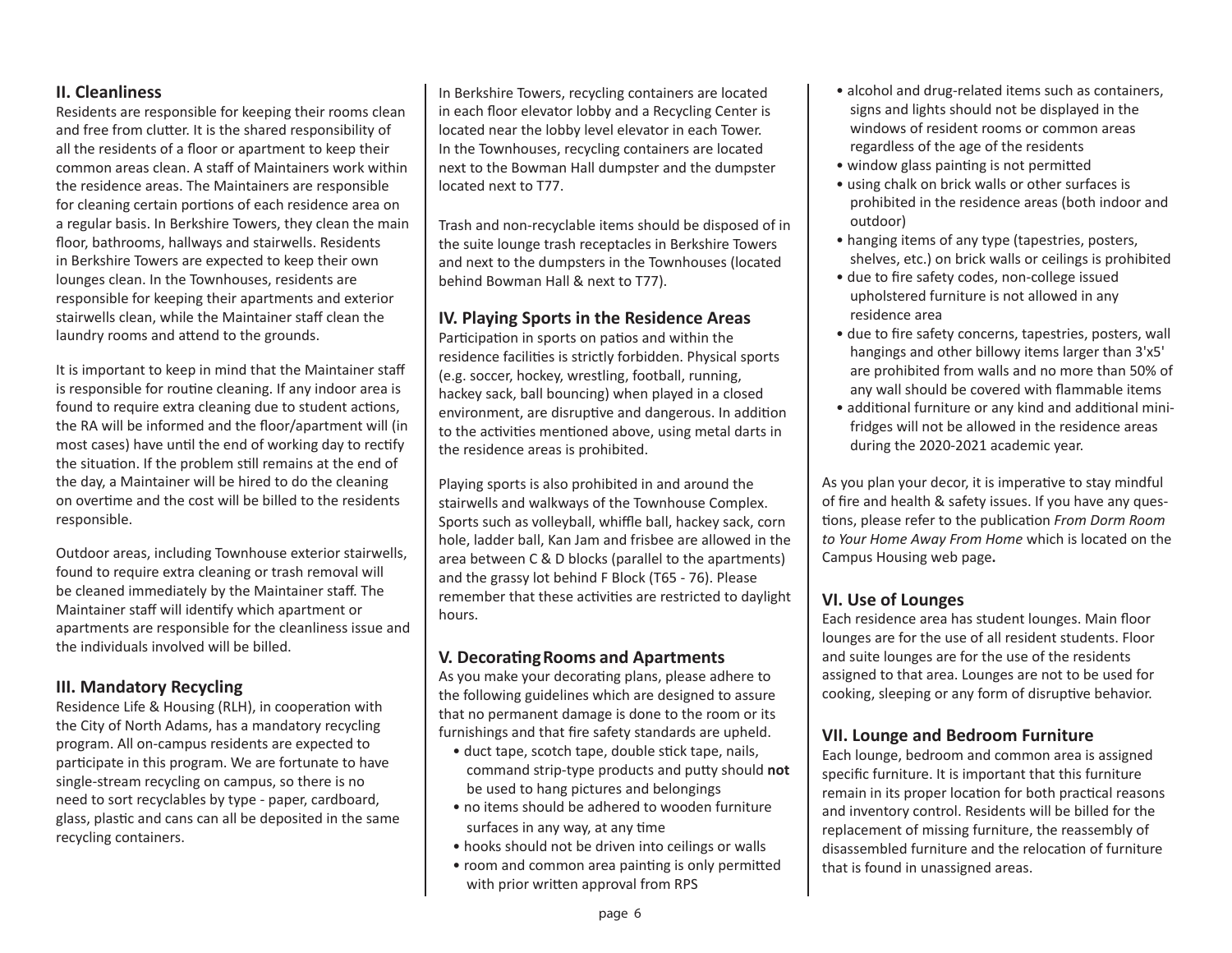In order to keep furniture in good condition and to avoid potential safety hazards, residents are also asked to refrain from piling pieces of furniture on top of each other, raising furniture off the ground and adhering any items or materials to the furniture. All beds in the residence areas are adjustable to a variety of heights and bunkable. Lofts and cinder blocks are not permitted anywhere in the residence areas.

# **IX. Bicycle Storage**

Indoor public bicycle storage is not available anywhere on campus. If you choose to bring a bicycle to school with you, it must be stored in your room/apartment or in one of the outdoor bicycle racks. In the Townhouses, residents may store their bicycles in the exterior Townhouse stairwell in a manner that does not block the stairs, railings or any means of egress.

# **X. Other Storage**

The College does not, at any time of the year, provide storage for personal belongings. Floor and suite lounges and mechanical rooms located in downstairs Townhouse apartments may not be used for storage.

# **XI. Parking and Parking Permits**

Public Safety coordinates the distribution of all campus parking permits. Please visit the Department of Public Safety web page for more information about this process.

It is important for resident students to follow Public Safety guidelines to avoid being ticketed and/or towed. Important parking reminders include parking in the proper lot; not parking in spaces designated as handicapped or reserved; not parking in front of Berkshire Towers or Hoosac Hall; not parking on Montana or Corinth Street overnight; not parking or driving on the Firelane, grass, sidewalks, pathways or loading zones in any of the residence areas.

Parking in any of the MCLA resident student parking lots is at your own risk. The College cannot assume responsibility for any damage that may occur to vehicles parked in campus lots.

In order to assure the swift cleaning of parking lots after a snowfall, a plowing procedure has been created. If you have a resident student parking permit, you will receive an e-mail about this procedure in November. It is also your responsibility to have your own snow shovel and window scraper.

Violations of the above parking policies (including creating a fake permit or using the permit of another) may result in the loss of parking privileges on campus and referral to the Student Conduct Program.

# Guidelines for Individual and Interpersonal Behavior

# **General Expectations for Individual and Interpersonal Behavior**

Each residence area on campus is a community in and of itself and requires each resident to participate in its creation and equilibrium. This requires each resident to adopt a code of individual and interpersonal behavior that acknowledges the rights of others and respects the essence of community living.

At the heart of each residence area is the RPS staff assigned to positions that support both the physical and developmental needs of the community. Residents are expected to work cooperatively with RPS staff in all aspects of community living.

# **I. Behavioral Standards**

In recognition of the cooperative relationship needed to maintain community living, all residents are expected to refrain from the following behaviors.

- **Failure to Comply:** Failing to comply with a College official's (including student staff) request when the official is enforcing RLH or College regulations.
- **Complicity:** Having knowledge of and/or witnessing the violation of any RPS or College regulation or state or local law without making reasonable effort to stop the behavior or to notify a College official.
- **Dishonesty/Fraud:** Providing false information or identification to a College official while such official is enforcing RPS and College regulations.

**• Disruptive Behavior:** Participating in any behavior that is deemed to be disruptive to community living or personal safety.

**• Threats:** Participating in or instigating any behavior or behaviors aimed at threatening or causing physical harm to another individual or individuals.

**• Theft and/or Misappropriation of Property:** Possession of the property of other residents, the College and/or other entities without the express permission of the owner.

# **II. Alcohol Policy**

#### **General Information**

Berkshire Towers is an alcohol-prohibited building. Under no circumstance is alcohol allowed in or around BT regardless of the age of the residents. All apartments in the Townhouses are alcohol-prohibited with the exception of those apartments that have been designated as 21+ by RPS. For complete information about the residence area alcohol policy, please carefully read the remainder of this section.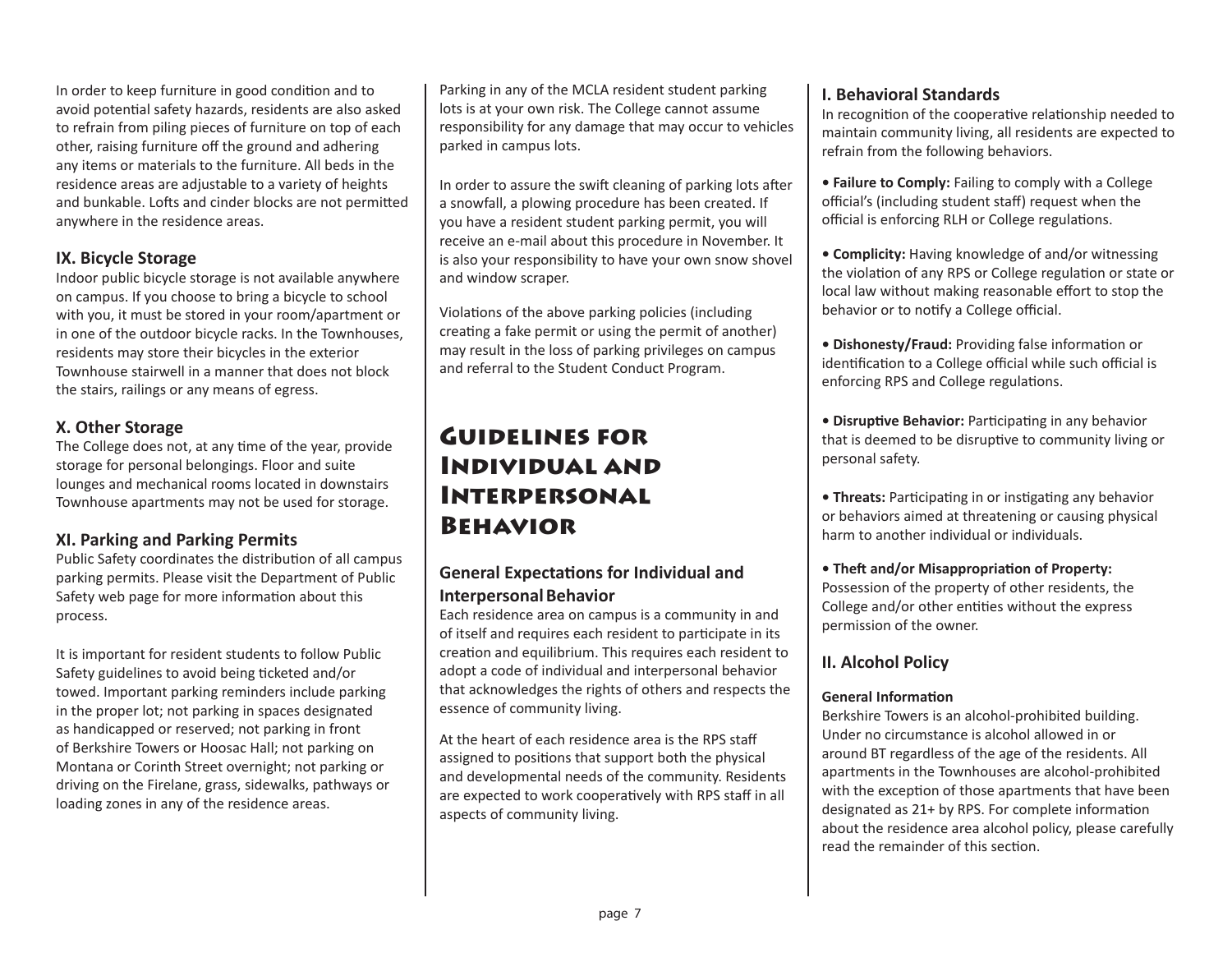#### **If You are Under the Age of 21**

Individuals under the age of 21 years of age are prohibited from the possession or consumption of alcohol on or off campus. Individuals under the age of 21 are also prohibited from 1) being present in an area where alcohol is being served, consumed or possessed; 2) being present in any area where there are alcohol containers or other vessels containing alcohol whether they are full, partially full or empty; and 3) being under the influence of alcohol. Individuals under the age of 21 who are found to be in violation of any aspect of the alcohol policy will face disciplinary action. Individuals under the age of 21 should avoid all situations where legal-age residents and their legal-age guest(s) are appropriately consuming or in possession of any form of alcohol.

#### **If You are a Townhouse Resident Who is 21 Years of Age or Older and Assigned to an Apartment Designated as 21+ by RPS:**

Residents of RLH-designated 21+ apartments may responsibly consume alcohol in the privacy of their apartments. The consumption of alcohol is not permitted in 21+ apartments if anyone under the age of 21 is present.

Alcohol may only be transported into 21+ apartments by residents assigned to that apartment. (The quantity of alcohol allowed is limited to amounts deemed appropriate for personal consumption.) Guests and others of legal age may not transport alcohol into 21+ apartments. Under no circumstance may any alcohol in the possession of residents in 21+ apartments be shared with minors. Residents of 21+ apartments who are found to be in violation of any of the above policies or procedures will be referred to the Student Conduct Program.

#### **If You are 21 Years of Age or Older and Live in Berkshire Towers or the Alcohol-Prohibited Townhouses:**

Even if you are 21 years of age or older, you may not consume or possess alcohol or alcohol containers (full or empty) anywhere within Berkshire Towers or the alcohol-prohibited Townhouses.

#### **Regardless of Your Age.....**

Alcohol containers (full, empty or decorative) are not allowed in any on-campus area designated as alcohol-prohibited. If you live in a 21+ apartment, we strongly encourage you to store any alcohol bottles (even empties) out of plain view to prevent being held responsible for an alcohol violation if someone under 21 is present.

Any resident, regardless of age, will be held accountable for any alcohol-induced behaviors that result in disruptive acts or the inability to take responsibility for one's actions.

Consuming or carrying open containers of alcohol is prohibited in all outdoor locations surrounding each residence area. In the Townhouses, this includes stairwells, balconies, parking lots, courtyards, the area between C and D blocks, the Phase I Laundry Room and the Greenhouse.

Any alcohol found on the scene of an alcohol policy violation will be confiscated regardless of the age of the individuals involved in the incident. The College also reserves the right to inspect the contents of all refrigerators in the common areas and bedrooms in the vicinity of the incident (regardless of whether they are College-owned or not). Confiscated alcohol will be discarded and the students involved will be asked to participate in the process of pouring out the contents of the alcohol container or containers.

Communal sources of alcohol such as kegs & minikegs (empty or full), punch bowls and funnels and any paraphernalia deemed to promote the irresponsible consumption of alcohol are not allowed anywhere in the residence areas. Drinking games and paraphernalia used to perform drinking games are prohibited, whether alcohol is clearly visible or not. At no time, will commercial delivery of alcohol to any residence area (including external areas) be allowed.

#### **III. Drugs**

The possession, use or sale of the following items is prohibited in the residence areas and on the campus-atlarge.

- Narcotics, hallucinogens, marijuana and any other dangerous or illegal drugs.
- Prescription drugs without a verifiable prescription from a licensed physician.
- Drug-related paraphernalia.

Being in the presence of any of the above items and/or drug-related paraphernalia is also prohibited.

#### **IV. Noise Issues**

In an academic **environment**, each person has the right to a reasonable amount of quiet. Weeknight and weekend study hours during the morning, afternoon and evening may be set at the discretion of groups of residents.

Campus-wide **quiet hours** are in effect starting at 11:00 pm on weeknights (Sun.-Thurs.) and 12:00 midnight on weekends (Fri. & Sat.) They end at 9 am the following morning. During quiet hours, noise must be contained within a resident's room. Individuals in hallways or common areas should take all reasonable measures to insure that they keep their voices down and refrain from making a level of noise which can be heard in another room.